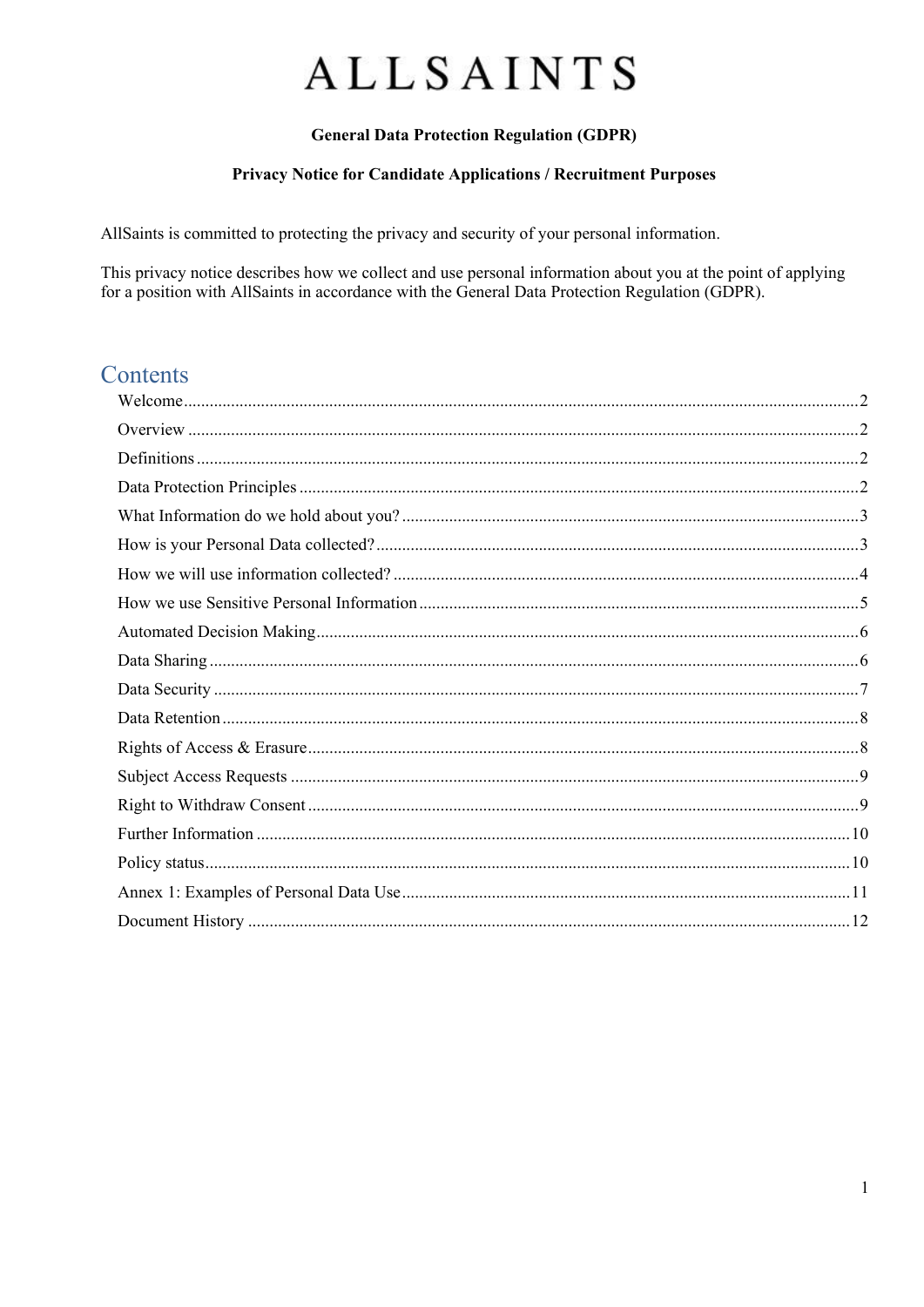### <span id="page-1-0"></span>**Welcome**

We want you to be confident we'll protect your personal information and respect your privacy. This policy explains how we use your personal information - what information we collect about you (including from third parties), why we collect it, what we do with it and on what basis.

Please read it carefully. It applies to personal information we collect during the recruitment process. Please contact the People and Culture team if you require the privacy notice applicable to employees, contractors and workers during & after employment.

We have included a definitions section in this document which explains the meaning of any technical terms we use.

### <span id="page-1-1"></span>**Overview**

AllSaints is a "data controller" which means that we are responsible for deciding how we hold and use personal information about you. We are required under data protection legislation to notify you of the information contained in this privacy notice.

This notice applies to applicants, candidates and prospective employees or prospective workers across the UK and EU. This notice does not form part of any contract of employment or other contract to provide services. We may update this notice at any time.

It is important that you read this notice when we are collecting or processing personal information about you, so that you are aware of how and why we are using such information.

### <span id="page-1-2"></span>**Definitions**

- General Data Protection Regulation (**GDPR**)
- **"Personal data"**, or personal information: means any information about an individual from which that person can be identified. It does not include data where the identity has been removed (anonymous data). There are "special categories" of more sensitive personal data which require a higher level of protection.
- Data Protection Act 1998 (**DPA**)
- "**Third parties**" includes third-party service providers (including contractors and designated agents) and other entities within our group
- "**Data subject access request**" Request access to your personal information that is held by the Organization
- **Anonymised data** means data which has had all personally identifiable information removed.

### <span id="page-1-3"></span>**Data Protection Principles**

We will comply with General Data Protection Regulation (GDPR) and Data Protection Act 1998 (DPA). This says that the personal information we hold about you must be:

- 1. Used lawfully, fairly and in a transparent way.
- 2. Collected only for valid purposes that we have clearly explained to you and not used in any way that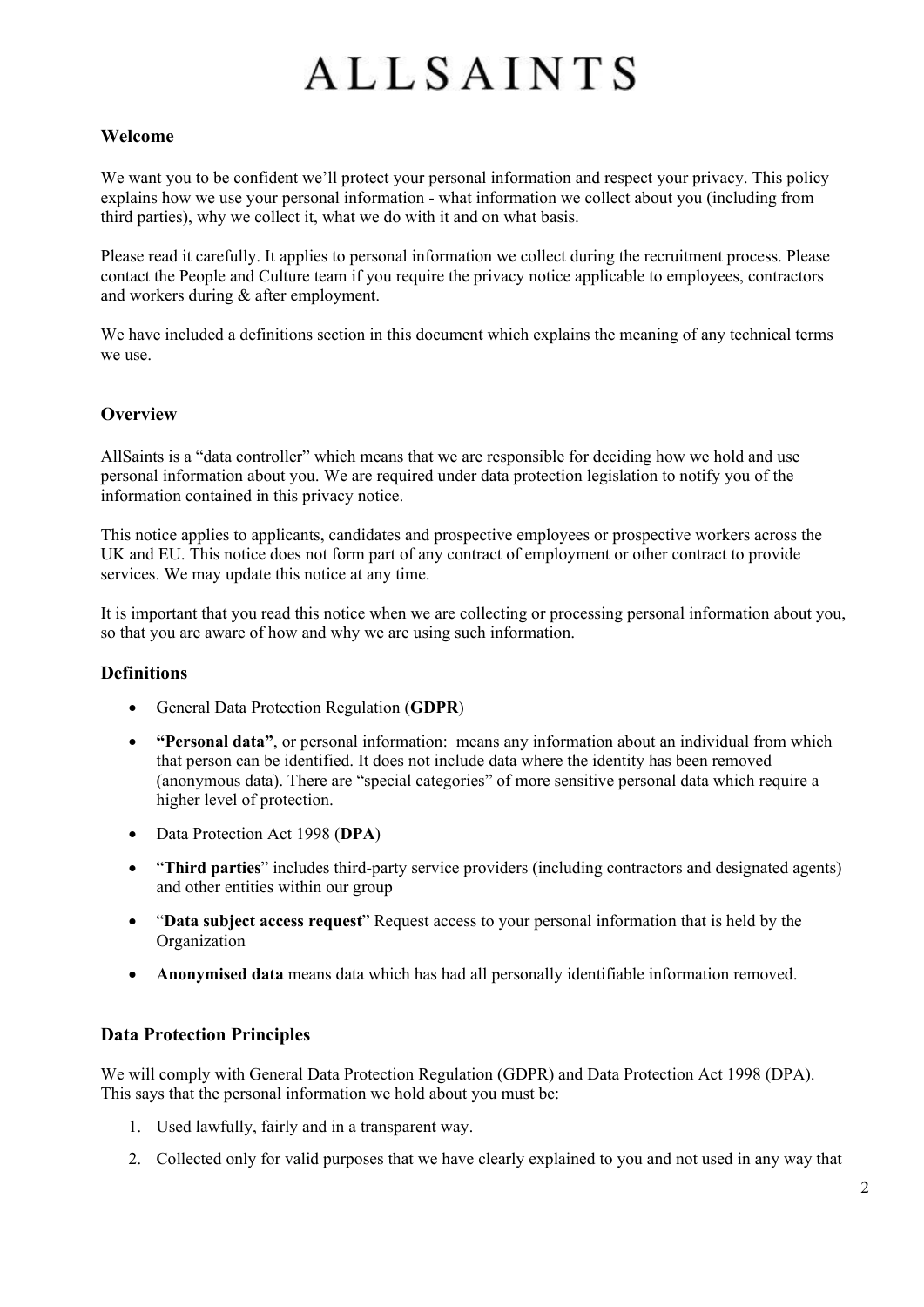is incompatible with those purposes.

- 3. Relevant to the purposes we have told you about and limited only to those purposes.
- 4. Accurate and kept up to date.
- 5. Kept only as long as necessary for the purposes we have told you about.
- 6. Kept securely.

### <span id="page-2-0"></span>**What Information do we hold about you?**

We will collect, store, and use the following categories of personal information about you:

- Personal contact details
	- a. name, title, addresses, telephone numbers, and personal email addresses.
- Date of birth
- Copy of birth certificate
- Gender
- Nationality
- Marital status and dependents
- Next of kin and emergency contact information
- National Insurance number
- Bank account details, payroll records and tax status information
- Employment history
	- a. Salary, annual leave, pension and benefits information
	- b. Education and training records, certificates
- Copy of driving licence
- Copy of passport and any other right to work documents such as a visa or national identity card
- Recruitment information (including copies of right to work documentation, references and other information included in a CV or cover letter or as part of the application process).

We may also collect, store and use the following "special categories" of more sensitive personal information:

- Information about your health, including any medical conditions
- Health records (such as doctors notes) you have shared with us
- Biometric Residence Permits

### <span id="page-2-1"></span>**How is your Personal Data collected?**

We collect personal information through the application and recruitment process, either directly from candidates or sometimes from an employment agency or background check provider. We may sometimes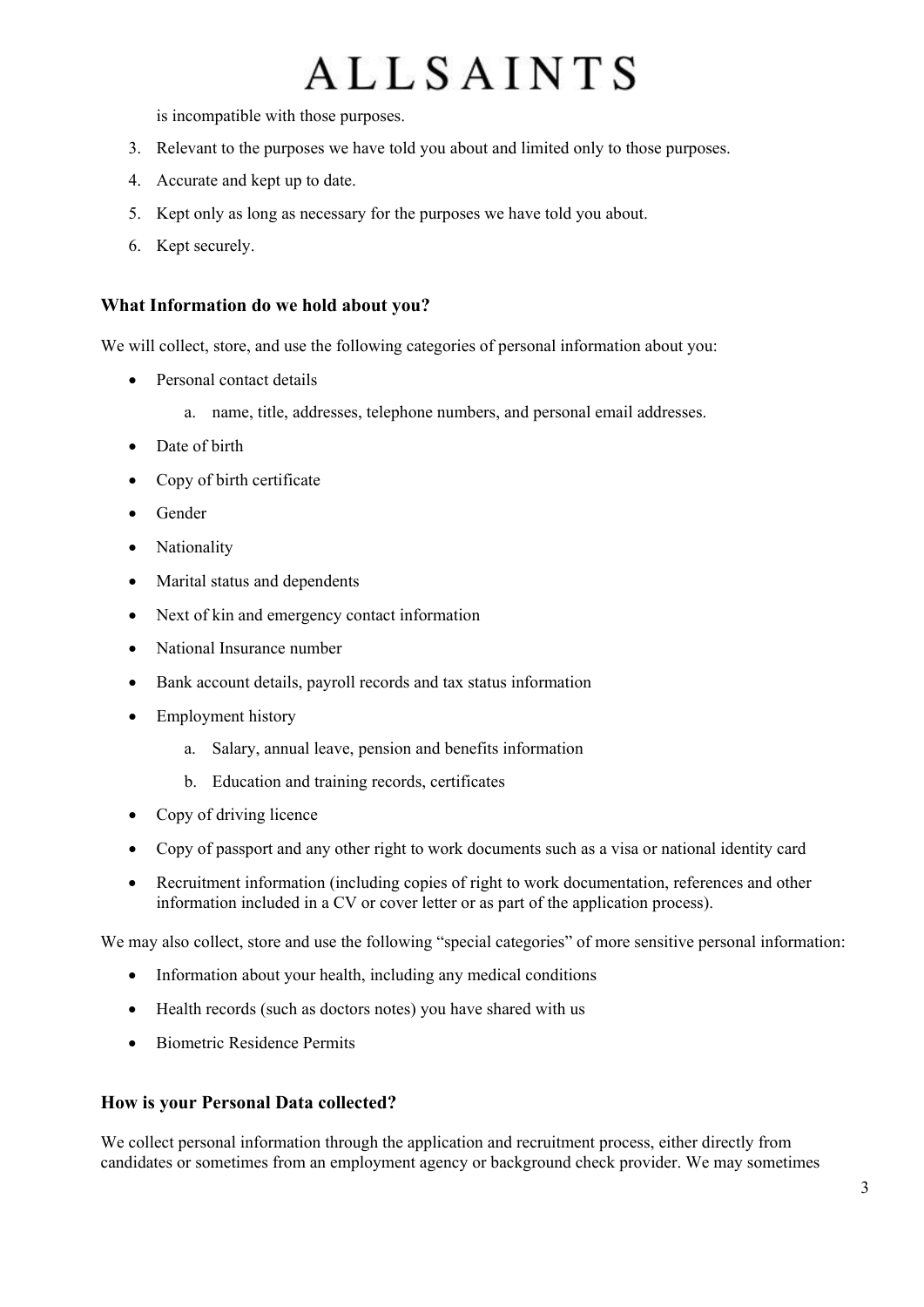collect additional information from third parties including former employers, credit reference agencies or other background check agencies.

We will collect additional personal information during your employment via job-related activities throughout the period of you working for us.

## <span id="page-3-0"></span>**How we will use information collected?**

We will only use your personal information when the law allows us to. Most commonly, we will use your personal information in the following circumstances:

- Where we need to perform the contract we have entered into with you.
- Where we need to comply with a legal obligation.
- Where it is necessary for our legitimate interests (or those of a third party) and your interests and fundamental rights do not override those interests.

We may also use your personal information in the following situations, which are likely to be rare:

- Where we need to protect your interests (or someone else's interests).
- Where it is needed in the public interest (or for official purposes)
- When requested to do so from any government body for legal matters

### Situations in which we will use your personal information

We need all the categories of information in the list above primarily to allow us to perform our contract with you and to enable us to comply with legal obligations.

- Provide you with health and safety support at work. This includes work related injuries, illness, management of your health and safety, providing any accessibility support you may need (including where you make us aware in your health declaration on joining us and as updated by you when appropriate) and contacting your emergency contact if ever needed. This may include us making a referral to the occupational health service.
- Further information about you. This may include your information relating to your health, nationality, race, religion, ethnic origin, preferred language, sexual orientation details of any accessibility requirements you have, criminal offences (more details below), proceedings and/or convictions and anything which would restrict your ability to work, and for us to comply with equality and diversity requirements as an employer.
- Use information as needed to prevent and detect unlawful activity. This may include the use of biometric information such as retina scans and fingerprints for secure building access.
- Compile and manage our case in a legal claim made by or against us. Such processing is subject to strict confidentiality provisions.
- Offer you the chance to join a share plan if you are eligible to join.

In some cases we may use your personal information to pursue legitimate interests of our own or those of third parties, provided your interests and fundamental rights do not override those interests.

We'll use your personal information where we have a legitimate interest in doing so to promote and protect our business.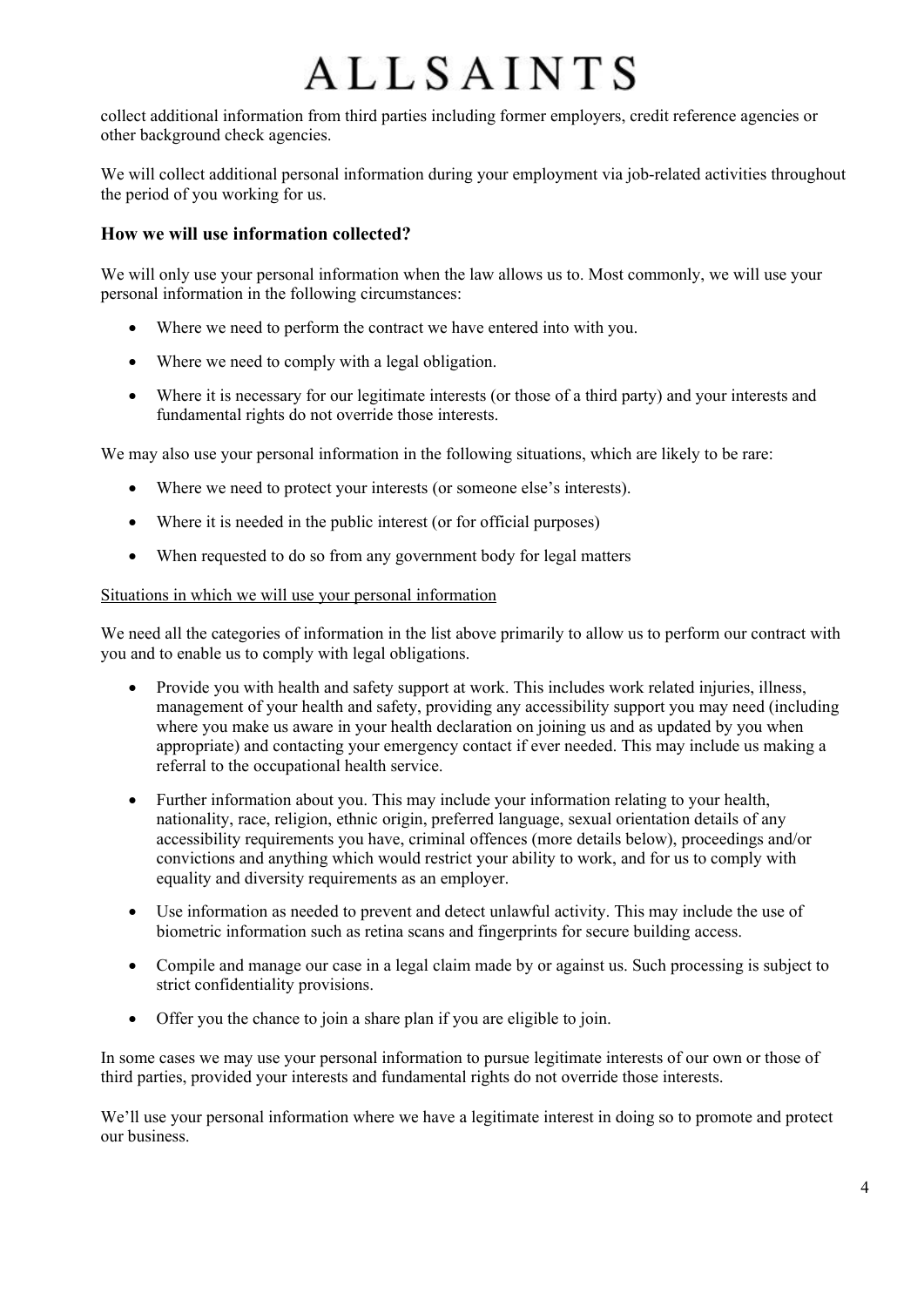Examples of situations in which we will process your personal information are listed in Annex 1 in this document. We have indicated the purpose or purposes for which we are processing or will process your personal information, as well as indicating which categories of data are involved.

Some of the above grounds for processing will overlap, Annex 1 is not exhaustive and is subject to change in accordance with new requirements legally. There may be several other circumstances which justify our use of your personal information.

We'll keep some of your personal information for the following purposes:

- Your contact details and anything needed to verify who you are. This includes your name, address, phone numbers, date of birth, email address, CV data.
- Further information about you. This includes your gender, nationality, race, ethnic origin, religion, sexual orientation, preferred language, health and details of any accessibility requirements you have, for application progress
- Information about your application history

### If you fail to provide personal information

If you fail to provide certain information when requested, we may not be able to perform the contract we have entered into with you (such as paying you or providing a benefit), or we may be prevented from complying with our legal obligations (such as to ensure the health and safety of our workers).

#### Change of purpose

We will only use your personal information for the purposes for which we collected it, unless we reasonably consider that we need to use it for another reason and that reason is compatible with the original purpose. If we need to use your personal information for an unrelated purpose, we will notify you and we will explain the legal basis which allows us to do so.

Please note that we may process your personal information without your knowledge or consent, in compliance with the above rules, where this is required or permitted by law.

### <span id="page-4-0"></span>**How we use Sensitive Personal Information**

"Special categories" of particularly sensitive personal information require higher levels of protection. We need to have further justification for collecting, storing and using this type of personal information. We may process special categories of personal information in the following circumstances:

- In limited circumstances, with your explicit written consent.
- Where we need to carry out our legal obligations and in line with our Privacy Standard.
- Where it is needed in the public interest, such as for equal opportunities monitoring, or in relation to our occupational pension scheme, and in line with our Privacy Standard.
- Where it is needed to assess your working capacity on health grounds, subject to appropriate confidentiality safeguards.

Less commonly, we may process this type of information where it is needed in relation to legal claims or where it is needed to protect your interests (or someone else's interests) and you are not capable of giving your consent, or where you have already made the information public. We may also process such information about members or former members in the course of legitimate business activities with the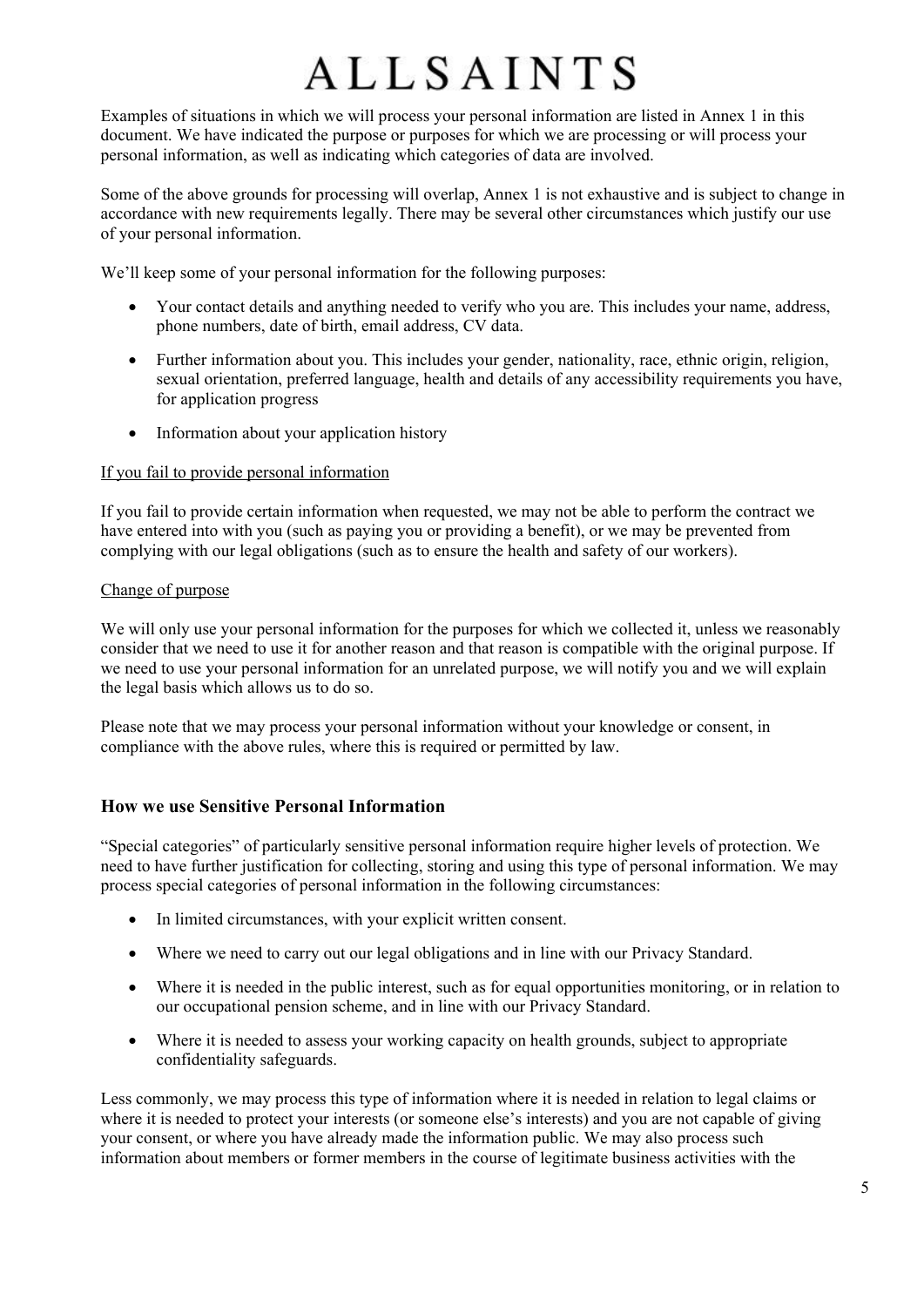appropriate safeguards.

#### Our obligations as an employer

We will use your particularly sensitive personal information in the following ways:

• We will use information about your physical or mental health, or disability status, to ensure your health and safety in the workplace and to assess your fitness to work, to provide appropriate workplace adjustments, to monitor and manage sickness absence and to administer benefits.

#### Do we need your consent?

We do not need your consent if we use special categories of your personal information in accordance with our written policy to carry out our legal obligations or exercise specific rights in the field of employment law.

In limited circumstances, we may approach you for your written consent to allow us to process certain particularly sensitive data. If we do so, we will provide you with full details of the information that we would like and the reason we need it, so that you can carefully consider whether you wish to consent.

You should be aware that it is not a condition of your contract with us that you agree to any request for consent from us.

## <span id="page-5-0"></span>**Automated Decision Making**

Automated decision-making takes place when an electronic system uses personal information to make a decision without human intervention. We are permitted to use automated decision-making in the following circumstances:

- Where we have notified you of the decision and given you 21 days to request a reconsideration.
- Where it is necessary to perform the contract with you and appropriate measures are in place to safeguard your rights.
- In limited circumstances, with your explicit written consent and where appropriate measures are in place to safeguard your rights.

If we make an automated decision on the basis of any particularly sensitive personal information, we must have either your explicit written consent or it must be justified in the public interest, and we must also put in place appropriate measures to safeguard your rights.

You will not be subject to decisions that will have a significant impact on you based solely on automated decision-making, unless we have a lawful basis for doing so and we have notified you.

We do not envisage that any decisions will be taken about you using automated means, however we will notify you in writing if this position changes.

## <span id="page-5-1"></span>**Data Sharing**

We may have to share your data with third parties, including third-party service providers and other entities in the group. We require third parties to respect the security of your data and to treat it in accordance with the law. We may transfer your personal information outside the EU. If we do, you can expect a similar degree of protection in respect of your personal information.

Why might you share my personal information with third parties?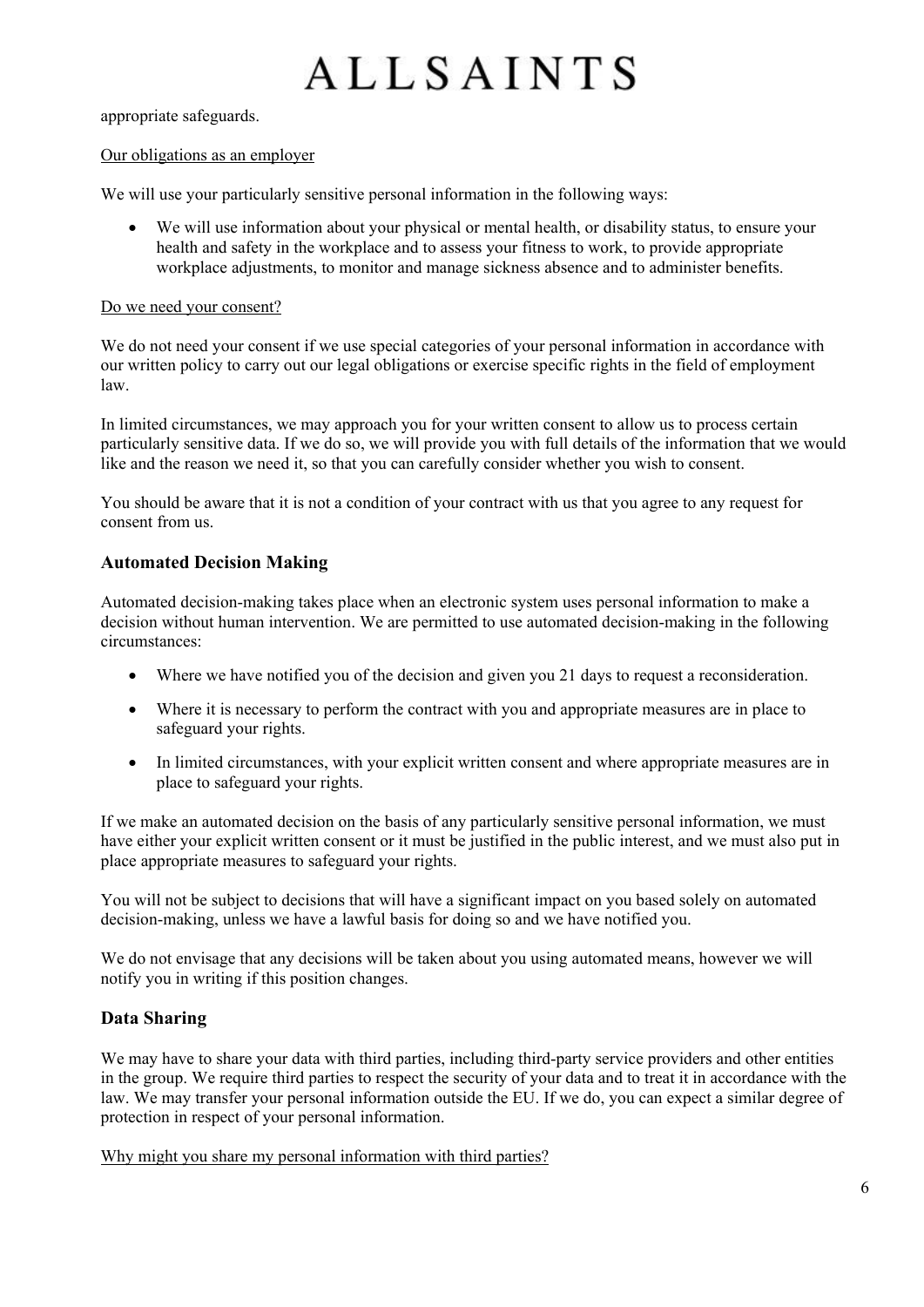We will share your personal information with third parties where required by law, where it is necessary to administer the working relationship with you or where we have another legitimate interest in doing so.

#### Which third-party service providers process my personal information?

"Third parties" includes third-party service providers (including contractors and designated agents) and other entities within our group. The following activities are carried out by third-party service providers: payroll, pension administration, benefits provision and administration, IT services, visa advisors, travel partner and other types of carefully selected 3rd party providers.

#### How secure is my information with third-party service providers and other entities in our group?

All our third-party service providers and other entities in the group are required to take appropriate security measures to protect your personal information in line with our policies. We do not allow our third-party service providers to use your personal data for their own purposes. We only permit them to process your personal data for specified purposes and in accordance with our instructions.

#### Legal Disclosures

We may at times be required to disclose personal information about you to law enforcement agencies. The law enforcement agencies may ask for disclosure of one or more of the following items of personal information:

- Your contact details or information to validate your identity.
- Your payment and financial information.
- Information about your time with us.
- Records of your use of communications services and activities.

We disclose personal information to law enforcement agencies so they can detect and stop crime, prosecute offenders and protect national security. We only share your personal information in accordance with applicable law, we have strong internal oversight of what we do and we take expert advice to inform our approach.

We may also share personal information about you where we are under a legal obligation to disclose it to another person. These obligations arise because of a law that obliges us to disclose that information or because of a court order requiring disclosure of that information.

We may also disclose information to a public authority. We only do this where they have provided assurance and we have assessed that their request is proportionate and necessary. For example, the disclosure of information to the Department of Work and Pensions in benefit cases.

### <span id="page-6-0"></span>**Data Security**

We have put in place appropriate security measures to prevent your personal information from being accidentally lost, used or accessed in an unauthorized way, altered or disclosed. Details of these measures are available upon request.

In addition, we limit access to your personal information to those employees, agents, contractors and other third parties who have a business need to know. They will only process your personal information on our instructions and they are subject to a duty of confidentiality. Third parties will only process your personal information on our instructions and where they have agreed to treat the information confidentially and to keep it secure.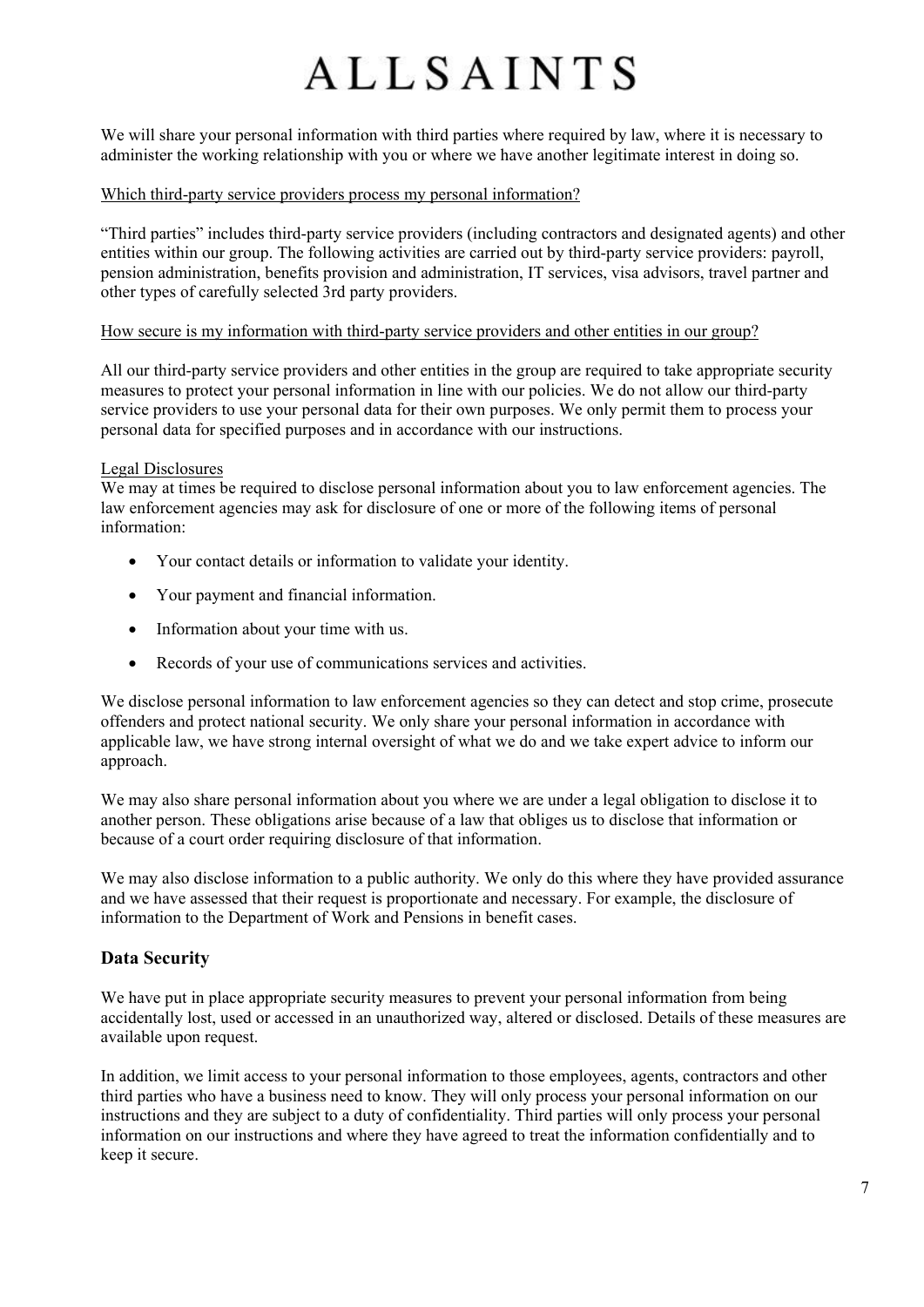We have put in place procedures to deal with any suspected data security breach and will notify you and any applicable regulator of a suspected breach where we are legally required to do so.

### <span id="page-7-0"></span>**Data Retention**

#### How long will you use my information for?

We will only retain your personal information for as long as necessary to fulfil the purposes we collected it for, including for the purposes of satisfying any legal, accounting, or reporting requirements. To determine the appropriate retention period for personal data, we consider the amount, nature, and sensitivity of the personal data, the potential risk of harm from unauthorised use or disclosure of your personal data, the purposes for which we process your personal data and whether we can achieve those purposes through other means, and the applicable legal requirements.

In some circumstances we may anonymise your personal information so that it can no longer be associated with you, in which case we may use such information without further notice to you.

We keep recruitment information for 12 months should you reapply for another position becomes available you might be interested in (you can tell us if you don't want to be contacted).

## <span id="page-7-1"></span>**Rights of Access & Erasure**

It is your duty to inform us of any changes to your personal information.

It is important that the personal information we hold about you is accurate and current. Please keep us informed if your personal information changes during your working relationship with us.

#### Your rights in connection with personal information

Under certain circumstances, by law you have the right to:

- Request access to your personal information (commonly known as a "data subject access request"). This enables you to receive a copy of the personal information we hold about you and to check that we are lawfully processing it.
- Request correction of the personal information that we hold about you. This enables you to have any incomplete or inaccurate information we hold about you corrected.
- Request erasure of your personal information. This enables you to ask us to delete or remove personal information where there is no good reason for us continuing to process it. You also have the right to ask us to delete or remove your personal information where you have exercised your right to object to processing (see below).
- Object to processing of your personal information where we are relying on a legitimate interest (or those of a third party) and there is something about your particular situation which makes you want to object to processing on this ground. You also have the right to object where we are processing your personal information for direct marketing purposes.
- Request the restriction of processing of your personal information. This enables you to ask us to suspend the processing of personal information about you, for example if you want us to establish its accuracy or the reason for processing it.
- Request the transfer of your personal information to another party.
- If you want to review, verify, correct or request erasure of your personal information, object to the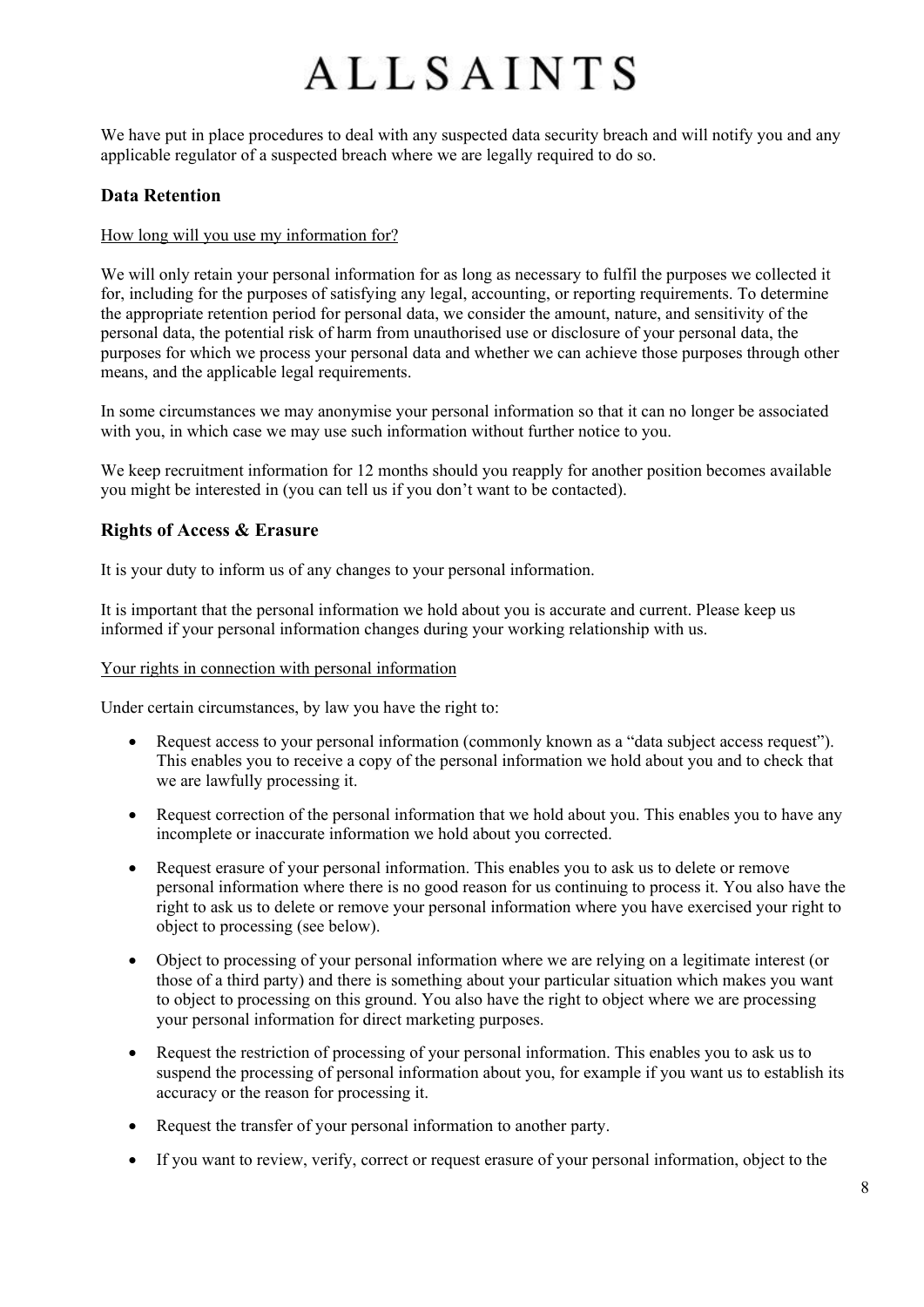processing of your personal data, or request that we transfer a copy of your personal information to another party, please speak to your line manager.

#### Erasure / Changes

When you delete or change (or ask us to delete or change) your personal information from our systems, we might not do so straight away from our backup systems or residual copies on our active servers. And we may need to keep some information to fulfil your request (for example, keeping your email address to make sure it's not on a marketing list).

If you do not provide your personal information, provide it inaccurately or require us to delete it, then we may not be able to provide you with a contract for employment or carry out our obligations, such as paying you. It may also prevent us complying with our legal obligations, like paying your tax.

#### What we may need from you

We may need to request specific information from you to help us confirm your identity and ensure your right to access the information (or to exercise any of your other rights). This is another appropriate security measure to ensure that personal information is not disclosed to any person who has no right to receive it.

## <span id="page-8-0"></span>**Subject Access Requests**

Data subjects may make a request for disclosure of their personal information. A data subject access request is subject to the statutory conditions from time to time in place and should be made in writing.

You will not have to pay a fee to access your personal information (or to exercise any of the other rights). However, we may charge a reasonable fee if your request for access is clearly unfounded or excessive. Alternatively, we may refuse to comply with the request in such circumstances.

In order for us to comply with your request please provide as much information as possible. We will comply with any such requests within 1 month, however at times may extend this timeframe to 3 months in accordance with the ICO time frames.

We can decline if we believe doing so would adversely affect others or the law stops us. And even though we have to complete your request free of charge, we are allowed to reject requests if they're repetitive, you don't have the right to ask for it or the requests made are excessive. If that's the case, we'll explain why we believe we don't have to fulfil the request.

To make a data subject access request you should either contact  $HR@$ allsaints.com or gdprsubmissions@allsaints.com, detailing the full details of your request.

## <span id="page-8-1"></span>**Right to Withdraw Consent**

In the limited circumstances where you may have provided your consent to the collection, processing and transfer of your personal information for a specific purpose, you have the right to withdraw your consent for that specific processing at any time. Your withdrawal of consent only applies to how we use your personal information in the future, not what we've done in the past

Once we have received notification that you have withdrawn your consent, we will no longer process your information for the purpose or purposes you originally agreed to, unless we have another legitimate basis for doing so in law.

To withdraw your consent, please contact the people and culture team.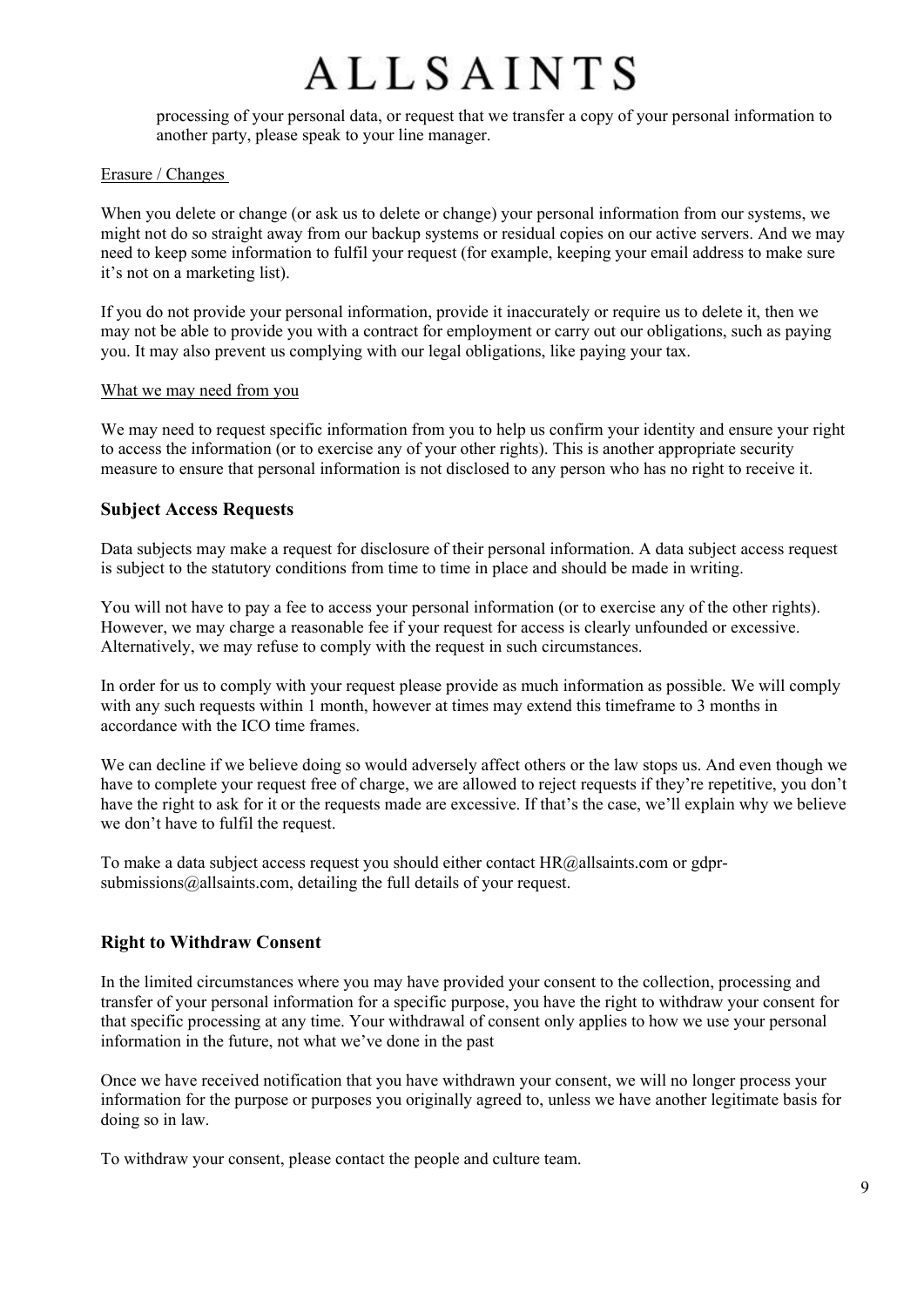## <span id="page-9-0"></span>**Further Information**

If you are not satisfied with the handling of your data, also have a right to lodge a complaint with supervisory authority by writing to the Information Commissioner's Office<https://ico.org.uk/concerns/handling/>

This notice doesn't apply to the information we hold about companies or other organisations. The notice is intended to tell you how we use personal information but is not intended to create a contract with you. This notice doesn't apply to other companies or organisations collecting and using your personal information. You should review their privacy policies before giving them your personal information.

## <span id="page-9-1"></span>**Policy status**

We reserve the right to update this privacy notice at any time, and we will provide you with a new privacy notice when we make any substantial updates. We may also notify you in other ways from time to time about the processing of your personal information.

If you have any questions about this privacy notice, please contact People and Culture  $\frac{\text{hr@allsaints.com}}{\text{cm@allsaints.com}}$ .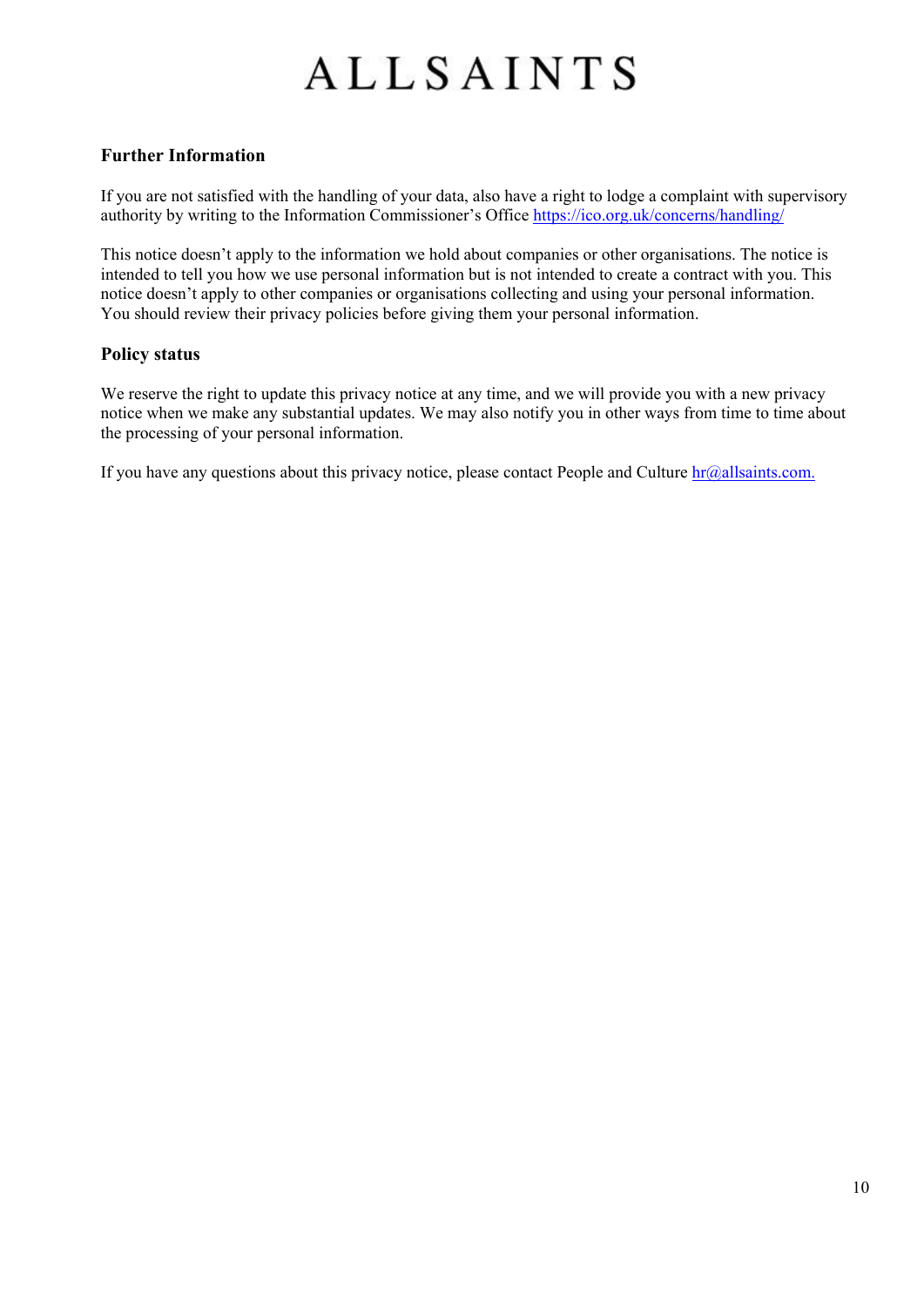## <span id="page-10-0"></span>**Annex 1: Examples of Personal Data Use**

| The purpose                                                                                                  | <b>Categories of personal data</b>                                                                                                                                                                                                                                                                                 |  |
|--------------------------------------------------------------------------------------------------------------|--------------------------------------------------------------------------------------------------------------------------------------------------------------------------------------------------------------------------------------------------------------------------------------------------------------------|--|
| Making a decision about your recruitment or<br>appointment                                                   | CV, references, name, address, email address,<br>phone number                                                                                                                                                                                                                                                      |  |
| Determining the terms on which you work for<br>us                                                            | CV, references, certificates, educational and<br>training records                                                                                                                                                                                                                                                  |  |
| Checking you are legally entitled to work in<br>the UK                                                       | Copy of the passport, visa, right to work                                                                                                                                                                                                                                                                          |  |
| Paying you and, if you are an employee,<br>deducting tax and National Insurance<br>contributions             | Bank details, National Insurance number,<br>name, address, email address, date of birth,<br>marital status, salary and benefits details                                                                                                                                                                            |  |
| Providing the following benefits to you:<br>pension, childcare vouchers, cycle to work<br>scheme, healthcare | Name, address, number of dependants, email<br>address, phone number                                                                                                                                                                                                                                                |  |
| Liaising with your pension provider                                                                          | Name, address, date of birth, salary details,<br>email address                                                                                                                                                                                                                                                     |  |
| Administering the contract, we have entered<br>into with you                                                 | Name, Contact details, Date of birth, Birth<br>Certificate, Marital status, Gender, Nationality,<br>Health details, C.V., Bank Details<br>Identity Documents, References, Leave<br>(annual, sickness), Education & training<br>information/ certificates, Visa/work<br>permit/BRP, next to kin (emergency contact) |  |
| Equal opportunities monitoring                                                                               | Gender, age, nationality, ethnicity, medical<br>history                                                                                                                                                                                                                                                            |  |